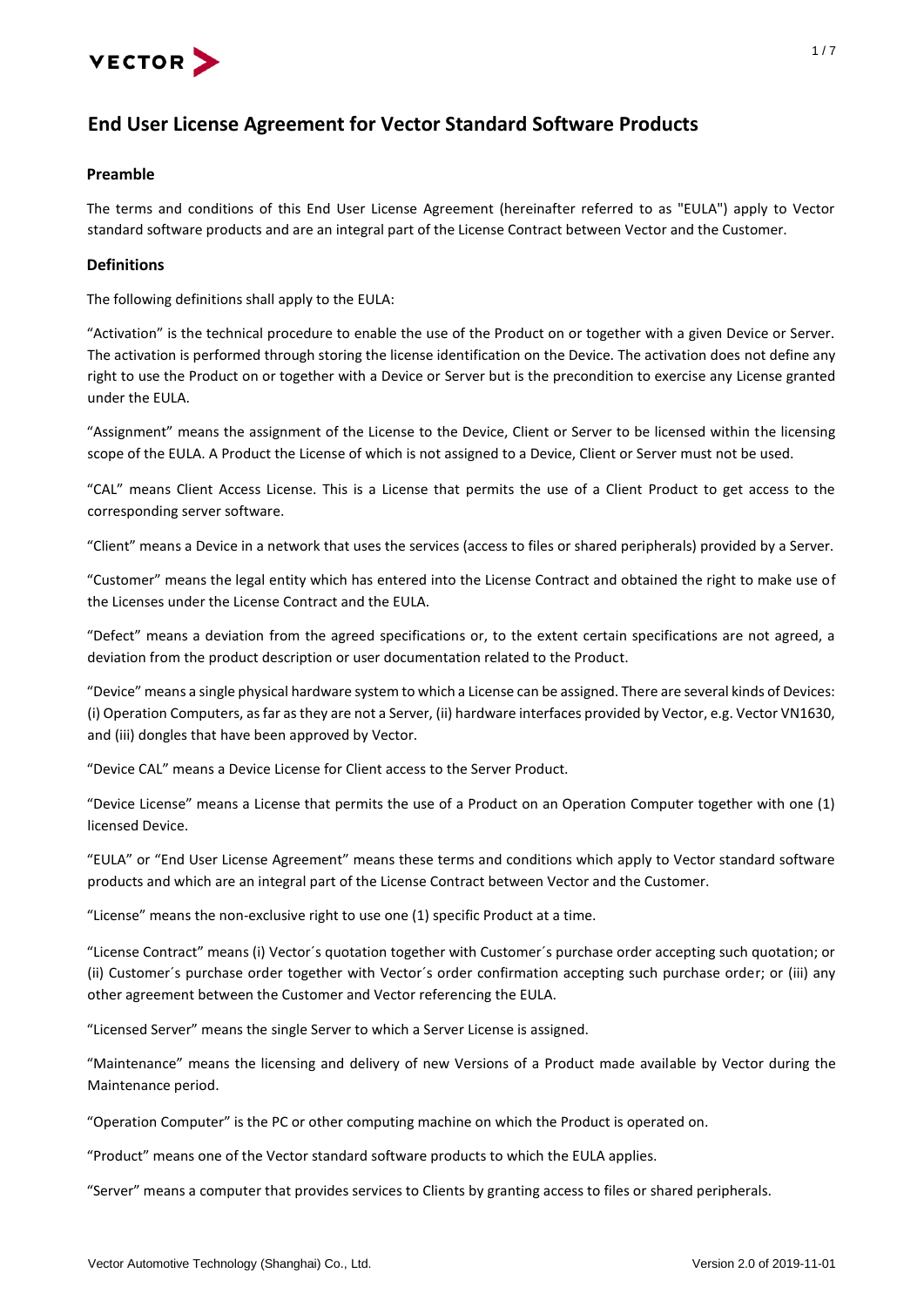

"Version" means the specific software version of a Product defined by a version number.

# **Licensing Terms**

# **1. Products**

Vector will provide the Product to the Customer in a way that it can be operated on a computer. Vector will provide the user documentation solely in electronic format, generally integrated in the Product as help function. Vector may deliver the Product and its user documentation on data storage media, through the Internet for downloading or by e-mail.

# **2. License Types**

In general, Vector offers the license types stated below. The availability of these license types depends on the Product.

For stand-alone applications:

Device License

For Client/Server applications:

- Server License
- Device CAL

Regardless of the type of License, to ensure that the product is used in accordance with the license acquired, the proper Assignment and Activation of the respective license under section 6 and 7 is a prerequisite for the Customer's right to use the Product.

### 2.1 **Device License**

A Device License grants the right to use the Product on or together with one (1) Device in accordance with the required assignment. The Device could be the Operation Computer itself or the Device could be connected with the Operation Computer.

The Product may be used by any number of users on or with the assigned Device, provided that the Product is used simultaneously only on one (1) Operation Computer. This means that the Customer may launch and run only one (1) Product per license on the Operation Computer with one (1) Device at the same time.

It is not permitted to virtualize the Device, to which the Product is assigned. In particular it is not allowed to virtualize the Device so that the Device can be used to together with several potential Operation Computers by means of this virtualization or by any other automated mechanism.

Following applies for a Device License:

- It is not permitted to use the Product that is licensed with a Device License by remote connection or automated use. This means among others, that the licensed Product never may be operated on a compile server, build server or similar server types.
- Exceptions may be defined in the respective Product documentation or data sheets (e.g. remote operation of a test stand).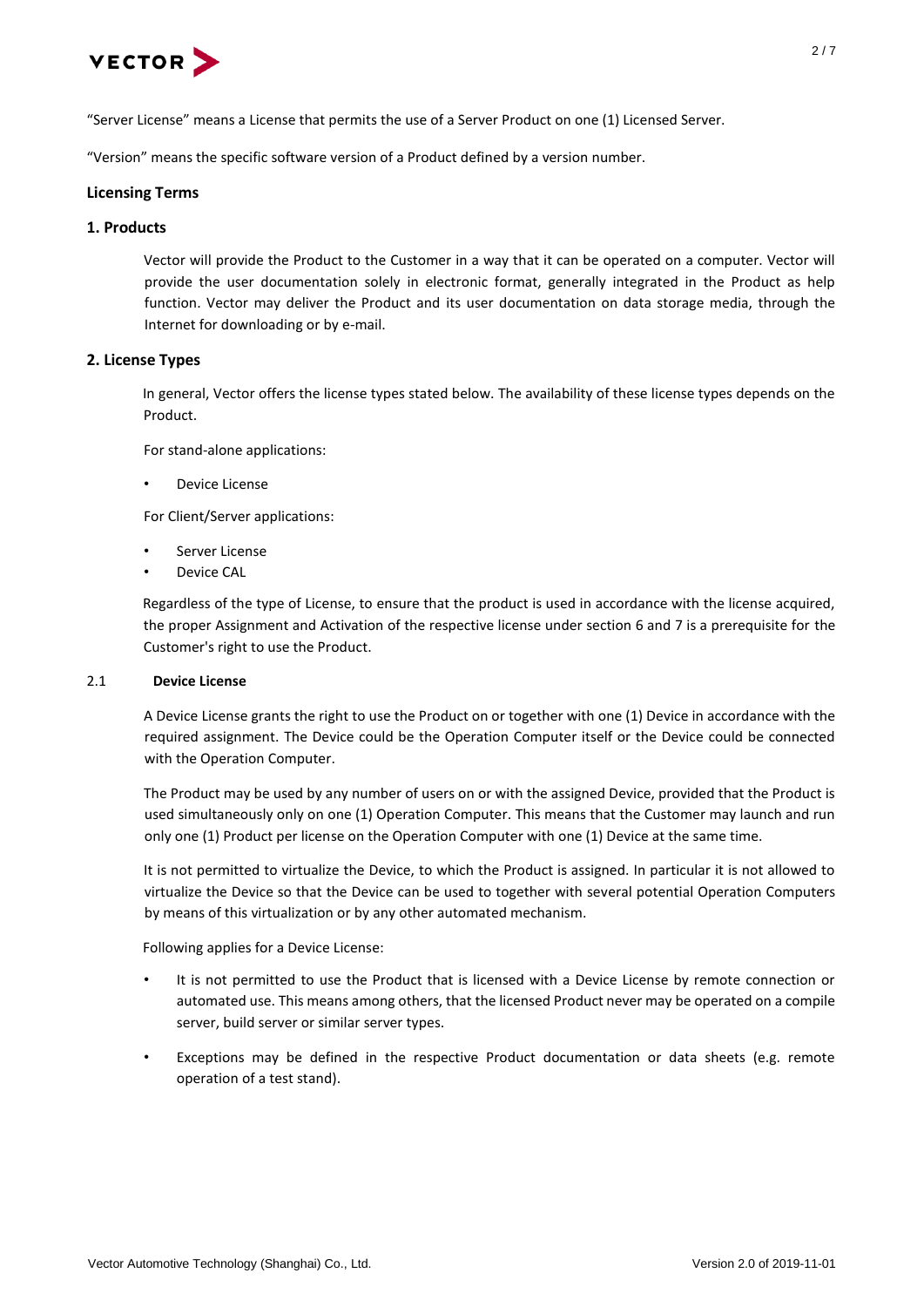

### 2.2 **Server License**

A Server License grants the right to use a Server Product on one (1) Licensed Server.

# 2.3 **CAL License**

A CAL License grants the right to use a Client Product in order to access a Server Product through a Client. Access to a Server Product via a CAL License requires a Server License for that Server Product.

# **3. Licensing Model**

# 3.1 **Perpetual License**

A Perpetual License refers to a specific Version and provides the perpetual right to use this Version. A Perpetual License has no expiration date.

In order to ensure that the Product is always up to date, the Customer and Vector may agree to a Maintenance contract as an optional add-on to the Perpetual License. A Maintenance contract is only available for the most recent Version.

The Maintenance period is one (1) year beginning with the first day of the calendar month following the conclusion of the Maintenance contract.

# 3.2 **Subscription License**

A Subscription License grants a temporary right to use the Product during the agreed contractual term.

3.3 Unless the contract provides otherwise, the term of a Subscription License will be one (1) year and will commence on the first day of the calendar month following the acquisition of the License. Delivery of new releases of the Product is included in the License during its agreed term.

# **4. License Restrictions**

### 4.1 **Evaluation License**

An Evaluation License permits the use of the Product solely for the internal evaluation whether and to what extent the Product appears suitable for the Customer's purposes.

An Evaluation License is always limited in time. The License period is specified in the License Contract. In the context of an Evaluation License the Product may be licensed with full or reduced functionality.

The Customer may not use the Product after the expiration of the License period.

### 4.2 **Academic License**

An Academic License permits the use of the Product within an agreed department of a university by (i) lecturers of this university for teaching purposes; or (ii) students as part of their studies.

An Academic License may be limited in time or unlimited. If the License is limited in time, the License period is specified in the License Contract and the Customer may not use the Product after the expiration of the License period.

# 4.3 **Training License**

A Training License permits the use of the Product for the internal training of employees of the Customer and of third parties acting on behalf of the Customer.

A Training License may be limited in time or unlimited. If the License is limited in time, the License period is specified in the License Contract and the Customer may not use the Product after the expiration of the License period.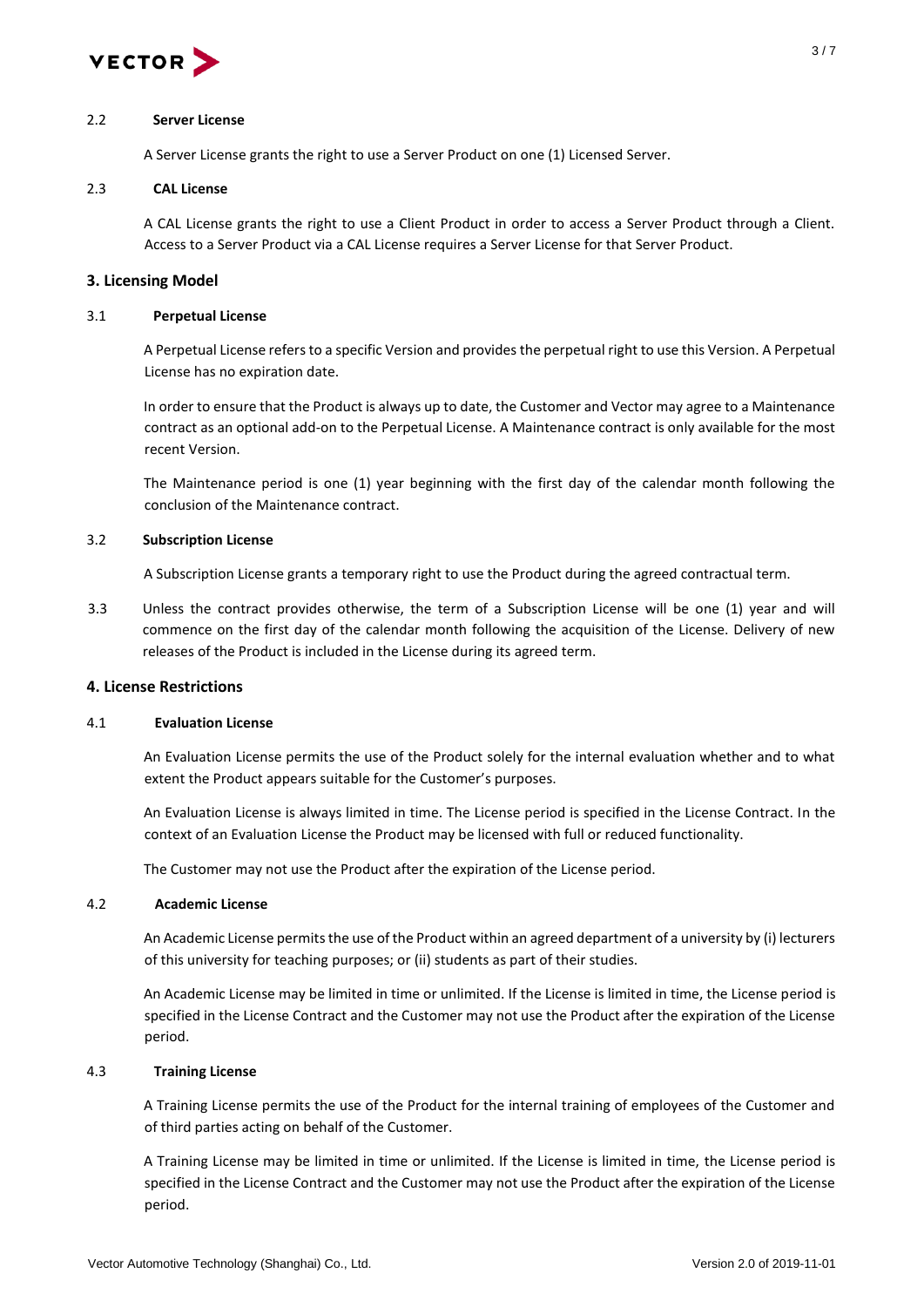

# **5. Scope of License**

- 5.1 Vector grants to the Customer the License to use the Product under the License Type and Licensing Model agreed in the License Contract, subject to the condition that Assignment and Activation of the License have been properly performed by the Customer. Vector reserves all intellectual, industrial and other proprietary rights to the Products and Customer shall not use the Products except as expressly agreed in the License Contract; in particular, without limitation, the Customer shall not modify, adapt, extend, port, reverse engineer, translate the Products or create derivative works thereof unless any such act is expressly permitted by law.
- 5.2 Independent of the agreed License Type and the Licensing Model, Customer`s right to use the Product is granted subject to the full payment of the license fee.
- 5.3 The Licenses are solely granted for the Customer's own purposes.
- 5.4 The Customer is not permitted to allow third parties to make use of Customer´s Licenses, neither in return for payment nor free of charge. However, Customer is allowed to permit subcontractors and temporary workers to make use of Customer´s Licenses for Customer´s purposes. For the avoidance of doubt, Customer shall be responsible for its subcontractor and temporary workers´ compliance with the License Contract and the EULA.
- 5.5 Vector allows the Customer to use preceding Versions of a given Version without acknowledging any obligation and on the condition that the Customer
	- has obtained a License for a given Version
	- may only run one (1) Version at the same time; and
	- acknowledges that Vector is not obligated to remedy any Defects of preceding Versions.

For the avoidance of doubt, the Customer´s rights related to acquired Version remain unaffected.

5.6 The Products may include open source software and/or other third-party software which are subject to specific license terms. To the extent required by these license terms, the license terms shall apply in addition to and, in case of discrepancies, prevail over the License Contract and the EULA. If this is the case and to the extent required by the respective license terms, Vector will (i) indicate the third party software and the applicable license terms; and (ii) provide these license terms or make them otherwise available to the Customer, within or, upon Customer´s request, separately from the Product and/or its user documentation.

# **6. License Assignment**

- 6.1 Before Customer uses a Product under a License, the Customer has to assign that License to a Device or Server, as appropriate for the License Type.
- 6.2 Vector is entitled to examine Customer`s data recorded with the Assignment process.

# **7. Technical Measures – Activation, Re-Activation**

7.1 Vector may use technical measures to enforce provisions that allow and restrict Customer's use of the Product. The technical measures may verify compliance with those provisions as provided in the License Contract and the EULA.

Thus, some Products require Activation or another form of validation. If Activation or another validation is defined for a Product, the Activation or the validation of the License is required in order to use the Product. Activation is only permitted on hardware provided by Vector or on the Operation Computer.

7.2 Vector may require the License to be reactivated periodically by performing a re-Activation.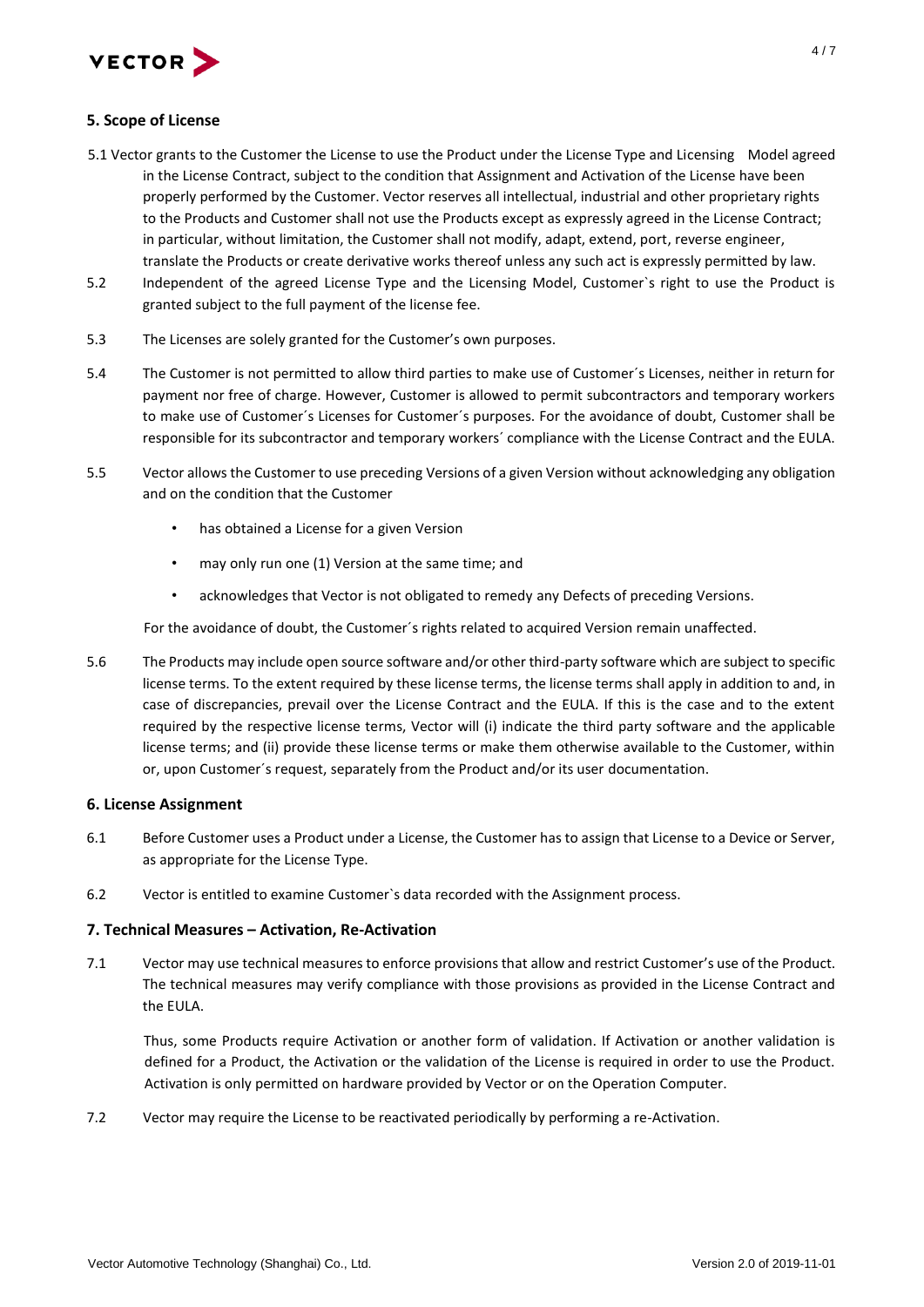

# **8. Customer Obligations for Product Protection & Installations**

- 8.1 The Customer acknowledges that the Products, including the accompanying documents, even in future versions, are copyright-protected and constitute business and trade secrets proprietary to Vector. The Customer shall ensure with no limit in time that the Products are protected against misuse.
- 8.2 If Vector provides Products in source code, the Customer shall only make them accessible to any third party with Vector's prior written consent. Vector shall not unreasonably withhold such consent, but Vector is not required to give it in order to enable the Customer to obtain maintenance services for the Products from a third party.
- 8.3 The Customer shall ensure that no license protection will be circumvented by technical measures.
- 8.4 The Customer agrees to use the Products only on operating system versions which Vector has declared to be compatible with the specific Product.
- 8.5 It shall be the responsibility of the Customer to bring the installed Product into operation. To this end, the Customer shall inspect the Product under its conditions of use before the Customer uses the Product productively. Vector is prepared to assist the Customer in this respect upon request in return for compensation based on expense.

# **9. Utility Software**

- 9.1 Some Product deliveries contain small software programs that perform specific tasks related to the Product (hereinafter "Utility Software"). Vector provides this Utility Software free of charge to the Customer for own use only. The Customer may not modify, extend, reproduce or distribute such Utility Software. Vector reserves all intellectual, industrial and all other proprietary rights to such Utility Software.
- 9.2 Vector may modify the Utility Software and discontinue its delivery at any time without notice.

### **10. Interfaces**

- 10.1 In the event a Product uses an interface provided by Vector for interoperability with other programs, Vector may enhance or change this interface and the related documentation in subsequent Versions at any time without notice and without ensuring upward compatibility.
- 10.2 In the event a Product uses an interface provided by a third party for interoperability with other programs, Vector is not obligated to ensure upward compatibility between the Product and the interface in subsequent Versions.

### **11. Payment Terms**

- 11.1 The license fee for the Perpetual License shall be due upon delivery of the Product. Maintenance fees shall be paid annually in advance.
- 11.2 The license fee for a Subscription License is payable in advance for the entire term of the contract and is due upon issue of the invoice.

# **12. Claims for Defects**

If Vector is obliged to remedy a Defect or deliver a Product free of Defects, Vector may comply with this obligation by replacing a defective Product with a newer Version of the Product, provided that the newer Version has a functionality which is the same as or higher than the functionality agreed in the License Contract.

### **13. Liability**

13.1 Regardless of the cause, Vector shall only be liable for damages and reimbursement of futile expenses (*Ersatz vergeblicher Aufwendungen*) as follows: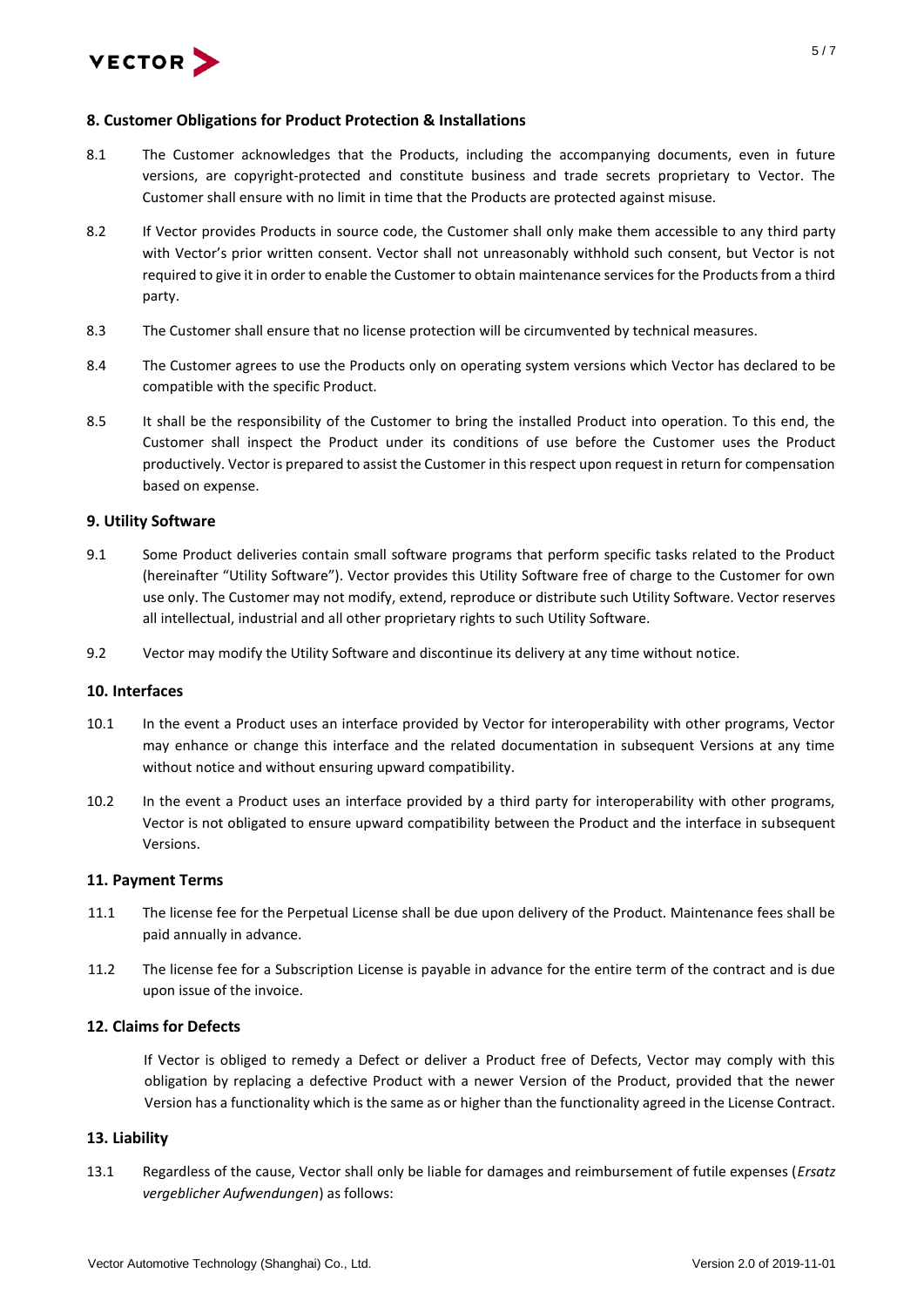

- 13.1.1 Vector shall only be liable if a material obligation (*Kardinalpflicht*) of the License Contract is culpably (*schuldhaft*) breached. In this case Vector's liability shall be limited to the amount of the foreseeable damage that typically must be expected to arise. Material obligations are duties, the performance whereof makes it possible to properly perform the contract, and with respect to which the contractual party may ordinarily rely on compliance.
- 13.1.2 To the extent that Vector is liable under Section 13.1.1, Vector's liability is limited to a total of one hundred thousand (100,000.00) Euro or the net order value, whichever is higher.
- 13.1.3 The liability limitations in Section 13.1.1 and Section 13.1.2 shall not apply to the extent the damages are covered by Vector's business liability insurance, and to the extent the insurer has paid Vector.
- 13.1.4 Further, the liability limitations in Section 13.1.1 and Section 13.1.2 shall not apply in case of (i) intentional or grossly negligent conduct by Vector, or (ii) damages arising from bodily injury, or injury to health, or loss of life, or (iii) a warranty given by Vector (*Beschaffenheitsgarantie*), or (iv) mandatory liability under the Product Quality Law of the People's Republic of China.
- 13.1.5 To the extent Vector´s liability is excluded or limited under Sections 13.1.1 through 13.1.4, this shall also apply for the benefit of Vector's (vicarious) agents (*Erfüllungsgehilfen*).
- 13.2 The provisions under Section 13.1 shall not result in a modification of the burden of proof to the disadvantage of the Customer.
- 13.3 Notwithstanding the provisions above and with regard to Products or other software delivered by Vector free of charge, Vector's liability, regardless of the legal reason, in particular liability based on contract or tort, is limited as follows: Vector shall only be liable for loss or damage based on or resulting from a Defect in the software in case of intent or to the extent Vector has fraudulently concealed the Defect. In all other cases, Vector is only liable for intent or gross negligence. Claims for a breach of a material obligation (*Kardinalpflicht*), or claims for damages arising from bodily injury, or injury to health, or loss of life, claims for failure to comply with a guarantee of the quality given by Vector and mandatory liability under the Product Quality Law of the People's Republic of China remain unaffected.

# **14. Application of Terms and Conditions**

- 14.1 This EULA applies in the course of business with entrepreneurs, public law corporations and special funds under public law.
- 14.2 Any provisions in the Customer's standard terms and conditions which conflict with, vary from or add to the EULA will not become part of the License Contract, unless Vector has expressly consented to them in writing.
- 14.3 In case of discrepancies between the EULA and the other provisions of the License Contract, such other provisions of the License Contract shall prevail.

# **15. Assignment of Rights and Claims**

Any assignment of rights and claims with the exception of claims for payment is subject to Vector´s prior written consent.

# **16. Requirement of Written Form**

Amendments and additions to the License Contract and/or the EULA must be made in writing and signed. The same applies in particular with regard to amendments and additions to this written form clause.

# **17. Governing Law and Jurisdiction**

17.1 The License Contract and EULA will be interpreted in accordance with and governed by the law of the country (and state/province, if applicable) of Vector's principal place of business to the exclusion of its conflict-of-law rules and the United Nations Convention on Contracts for the International Sale of Goods (CISG).